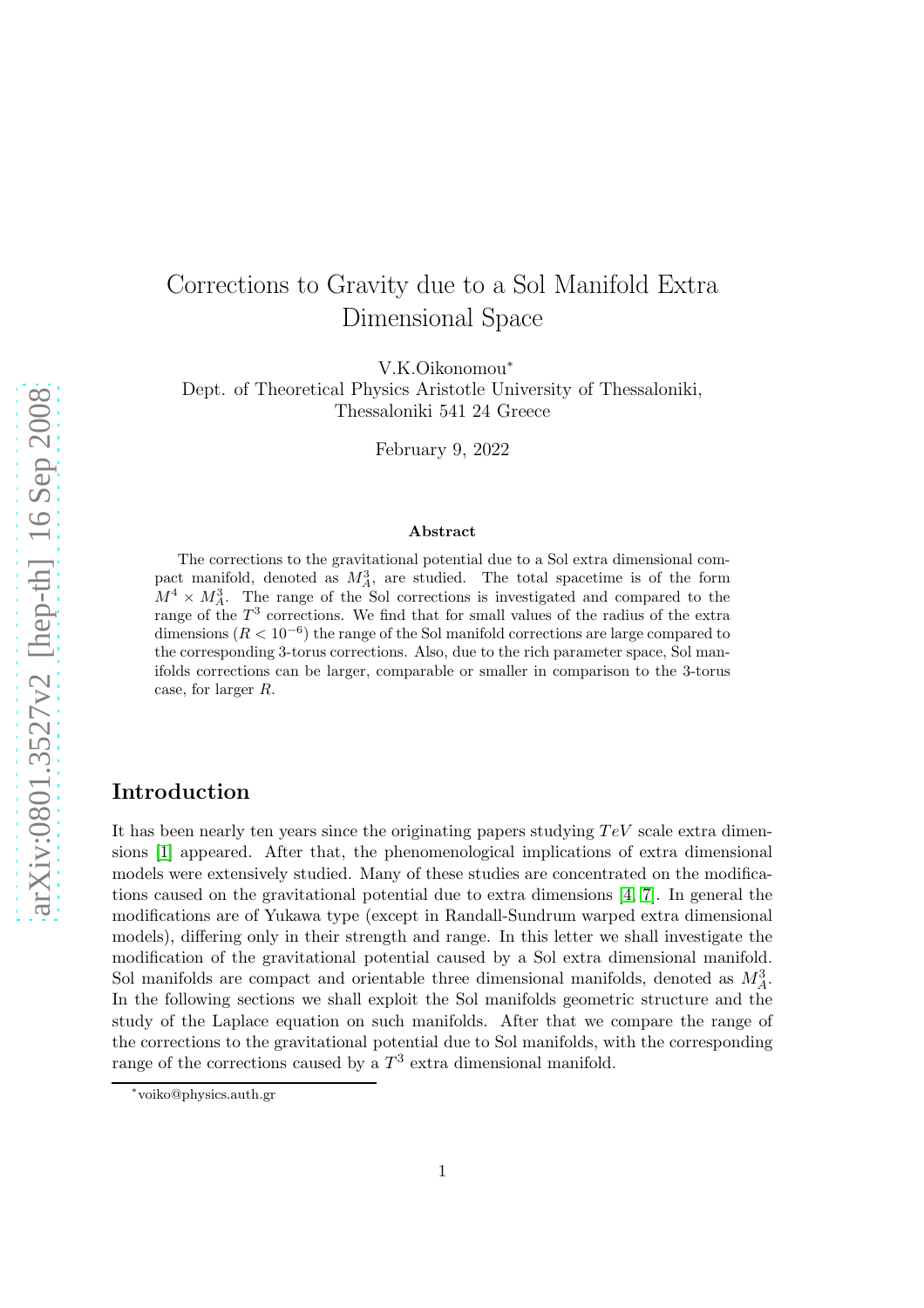# Sol Manifold Geometry and Topology

Sol manifolds are one of Thurston's 8 three dimensional geometries [\[2\]](#page-12-3) (geometric structures). The geometrization conjecture is an approach to the geometry of three dimensional manifolds through general topological arguments. Actually one starts with the fact that three dimensional manifolds compose from 2-spheres or torii surfaces. According to the properties and the details of the topological gluing map of the above with R or  $S^1$ , the resulting manifolds acquire homogeneous metrics (at least locally). Sol manifolds are described by one type of the 8 different homogeneous metrics.

Sol manifolds result from  $SL(2, Z)$  stiffennings of torus bundles over the circle. More elaborately a theorem [\[6\]](#page-12-4) states: given M a total bundle space of a  $T^2$  bundle over  $S^1$  with gluing map  $\phi$  and let  $A \in GL(2, \mathbb{Z})$  represent the automorphism of the fundamental group of the torus  $T^2$  induced by the gluing map  $\phi$ . Then the total bundle space admits a Sol geometric structure if A is hyperbolic, an  $E^3$  structure if A is periodic and finally a Nil structure otherwise. A is hyperbolic and gives rise to an orientable manifold if  $|Tr A| > 2$ and we shall dwell on this choice. More formally, the Sol structure arises from the  $SL(2, Z)$ stiffening of the mapping torus of a torus diffeomorphism  $\phi$  [\[2\]](#page-12-3).

Before proceeding let us make a comment on the structure of A. Two different hyperbolic gluings with  $A_1 \neq A_2$ , give rise to different geometric Sol structures. For A we will use the matrix representation of the form

<span id="page-1-0"></span>
$$
A = \left(\begin{array}{cc} 0 & 1\\ -1 & n \end{array}\right) \tag{1}
$$

so the different classes of Sol geometric structures are classified by the integer  $n$ , with  $|n| = |Tr A| > 2$ . However this classification is not the only one existing [\[8\]](#page-12-5), nevertheless this will do the classification properly in our case. Also we shall take into account only the positive eigenvalues of A.

Let us be more quantitative on the Sol manifold analysis. Consider the manifold  $T^2 \times \mathbb{R}$ described by the periodic coordinates  $(x, y)$  for the torus, defined modulo R (the radius of the compact dimensions) and  $z \in (-\infty, \infty)$  be a coordinate of R. The combined action of the torus mapping through the hyperbolic gluing map A diffeomorphism (which we denote as  $\bar{\Gamma}$ ) is :

$$
\bar{\Gamma}: \left(\begin{array}{c} x \\ y \\ z \end{array}\right) \rightarrow \left(\begin{array}{c} a_{11}x + a_{12}y \\ a_{21}x + a_{22}y \\ z + 2\pi R \end{array}\right) \tag{2}
$$

We give a general notation for the matrix  $A$ , of the form

$$
A = \left(\begin{array}{cc} a_{11} & a_{12} \\ a_{21} & a_{22} \end{array}\right) \tag{3}
$$

but in practise we shall use the form of relation [\(1\)](#page-1-0). As we described above, the Sol manifold, which is denoted as  $M_A^3$  is the quotient of  $T^2 \times \mathbb{R}$  by the action of  $\overline{\Gamma}$ , that is  $M_A^3 \equiv T^2 \times \mathbb{R}/\overline{\Gamma}$ . It is obvious that it is a total torus bundle over  $S^1$ , with  $T^2$  the fiber,  $S<sup>1</sup>$  the base space and A the hyperbolic gluing map of the torus fibers. We shall describe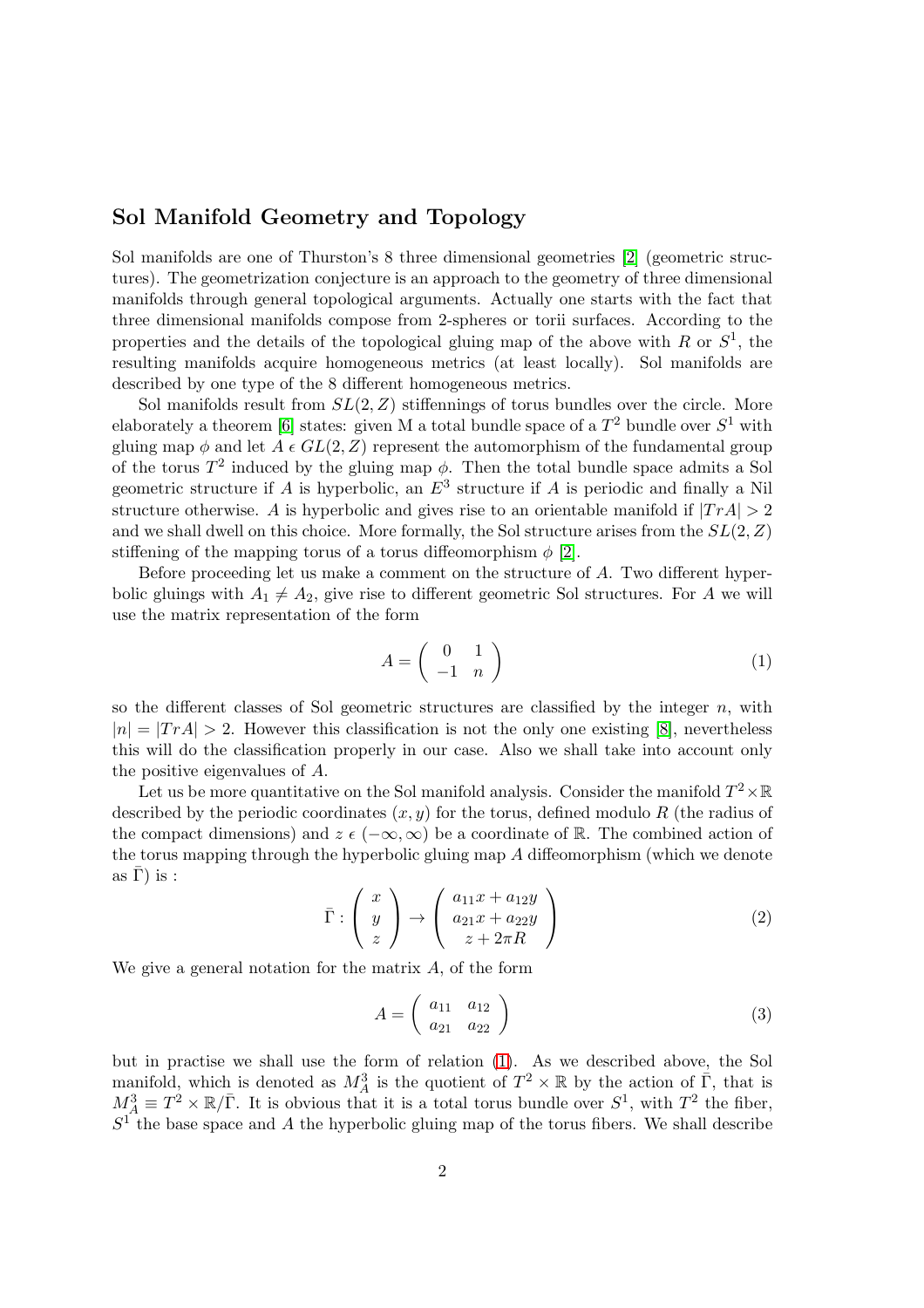the Sol manifolds for which the eigenvalues  $\lambda$  of A are positive. For the case of [\(1\)](#page-1-0) the characteristic polynomial of the matrix A reads:

$$
\lambda^2 - Tr A \lambda + 1 = 0 \tag{4}
$$

or equivalently:

<span id="page-2-0"></span>
$$
\lambda^2 - n\lambda + 1 = 0\tag{5}
$$

The solutions to equation [\(5\)](#page-2-0) are  $\lambda$  and  $\lambda^{-1}$  with  $\lambda + \lambda^{-1} = n = Tr A$ . Also the discriminant of A is:

$$
D = (a_{11} + a_{22})^2 - 4 \tag{6}
$$

which in our case reads:

<span id="page-2-3"></span>
$$
D = (\lambda - \lambda^{-1})^2 \tag{7}
$$

In this letter we shall make use of another coordinate system  $(u, v, z)$  on the Sol manifold. The  $(u, v)$  are linear coordinates of the torus fibres related to an eigenbasis of the hyperbolic map A. These coordinates correspond to a rotated torus lattice. The action of  $\overline{\Gamma}$  in the new coordinate system now reads:

$$
\bar{\Gamma} : \begin{pmatrix} u \\ v \\ z \end{pmatrix} \to \begin{pmatrix} \lambda u \\ \lambda^{-1} v \\ z + 2\pi R \end{pmatrix}
$$
 (8)

The original lattice was orthogonal while the new torus lattice is not. If  $e_u$  and  $e_v$  are the basis of the lattice after the action of  $\overline{\Gamma}$  identification, then  $(e_u, e_v) = |e_u||e_v|\cos\theta$ (the basis of the new lattice coincide with the eigenvectors of A corresponding to the eigenvalues  $\lambda$  and  $\lambda^{-1}$ ). Also the coordinates of the fibers  $T^2$  are not periodic anymore. So in order two pairs  $(u_1, v_1)$  and  $(u_2, v_2)$  define the same point on the torus lattice, the following must hold:

$$
(u_1 - u_2, v_1 - v_2) = ke_u + me_v
$$
\n(9)

with  $k, m$  integers and  $e_u, e_v$  defined previously.

#### Riemannian Sol group invariant metric on Sol manifolds

The Riemannian metric on Sol manifolds comes from the metric on the universal covering of  $M_A^3$ . The group invariant metric on the universal covering is a Sol group invariant metric. The Sol group is a three dimensional solvable Lie group homeomorphic to  $\mathbb{R}^3$  and can be realized as the matrix:

<span id="page-2-1"></span>
$$
\left(\begin{array}{ccc} e^{z\ln\lambda} & 0 & u \\ 0 & e^{-z\ln\lambda} & v \\ 0 & 0 & 1 \end{array}\right) \tag{10}
$$

Finding the invariant metric on the universal covering of  $M_A^3$  then using the relaxation method [\[6\]](#page-12-4) we can find the following class of metrics of Sol manifolds (invariant under the group  $(10)$ :

<span id="page-2-2"></span>
$$
ds2 = E e2z ln \lambda du2 + 2F du dv + Ge-2z ln \lambda dv2 + dz2
$$
 (11)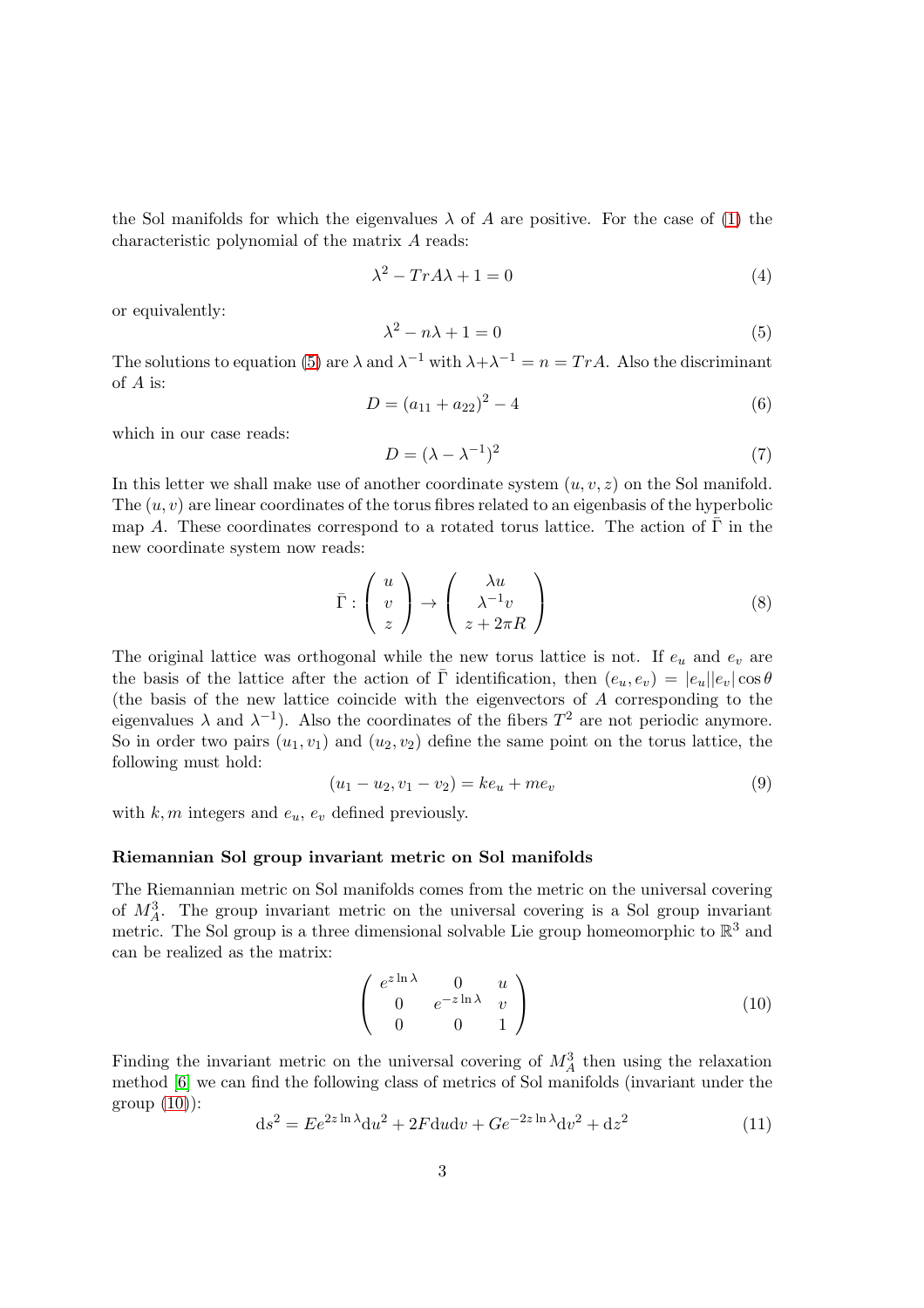In the following we shall use the metric [\(11\)](#page-2-2) in order to compute the Laplace-Beltrami operator on  $M_A^3$ .

Sol manifolds are hyperbolic manifolds with negative curvature. The only component of the Ricci tensor is  $R_{zz} = -2$  for the metric [\(11\)](#page-2-2), transformed in the coordinates  $x, y, z$ . The hyperbolicity is a very interesting feature of Sol manifolds, regarding they are torus fibrations. Due to their hyperbolicity, the distribution of eigenvalues of the Laplacian is not Poisson. This might have effects on the gravitons mass splitting, as we discuss later.

### Newton's law and extra dimensions

The main purpose of this paper is to examine the corrections to the gravitational potential caused by an extra dimensional Sol manifold. The spacetime manifold is of the form  $M^4 \times M_A^3$ . In this section we review the general technique to obtain these corrections. The presentation is based on reference [\[4\]](#page-12-1). The techniques that will be presented are applied to compact manifolds, since this is the case of  $M_A^3$ . A generalization to non-compact manifolds can be found in [\[5\]](#page-12-6).

Consider a spacetime of the form  $M^4 \times M^n$ , with  $M^n$  an n-dimensional compact manifold and  $M<sup>4</sup>$  the four dimensional Minkowski spacetime. Suppose there exist a complete set of orthogonal harmonic functions on  $M^4$ ,  $\Psi_m$ , satisfying the orthogonality condition:

$$
\int_{M^n} \Psi_n(x) \Psi_m^*(x) = \delta_{n,m} \tag{12}
$$

and the completeness relation:

$$
\sum_{m} \Psi_m(x) \Psi_m^*(x') = \delta^{(n)}(x - x')
$$
\n(13)

The functions  $\Psi_m$  are eigenfunctions of the *n*-dimensional Laplace-Beltrami operator  $\Delta_n$ of the manifold  $M^n$ , with eigenvalues  $\mu_m^2$ .

<span id="page-3-1"></span>
$$
-\Delta_n\Psi_m = \mu_m^2\Psi_m \tag{14}
$$

The gravitational potential  $V_{n+4}$  satisfies the Poisson equation in  $n+3$  spatial dimensions, when the Newtonian limit is taken:

<span id="page-3-0"></span>
$$
\Delta_{n+3}V_{n+4} = (n+1)\Omega_{n+2}G_{n+4}M\delta^{(n+3)}(x)
$$
\n(15)

with M, the mass of the system,  $G_{n+4}$  the Newton constant in  $n+4$  dimensions and

$$
\Omega_{n+2} = \frac{2\pi^{\frac{n+3}{2}}}{\Gamma(\frac{n+3}{2})}
$$
\n(16)

Equation [\(15\)](#page-3-0) corresponds to the case of large compact radius limit and has the solution:

$$
V_{n+4} = -\frac{G_{n+4}M}{r_n^{n+1}}\tag{17}
$$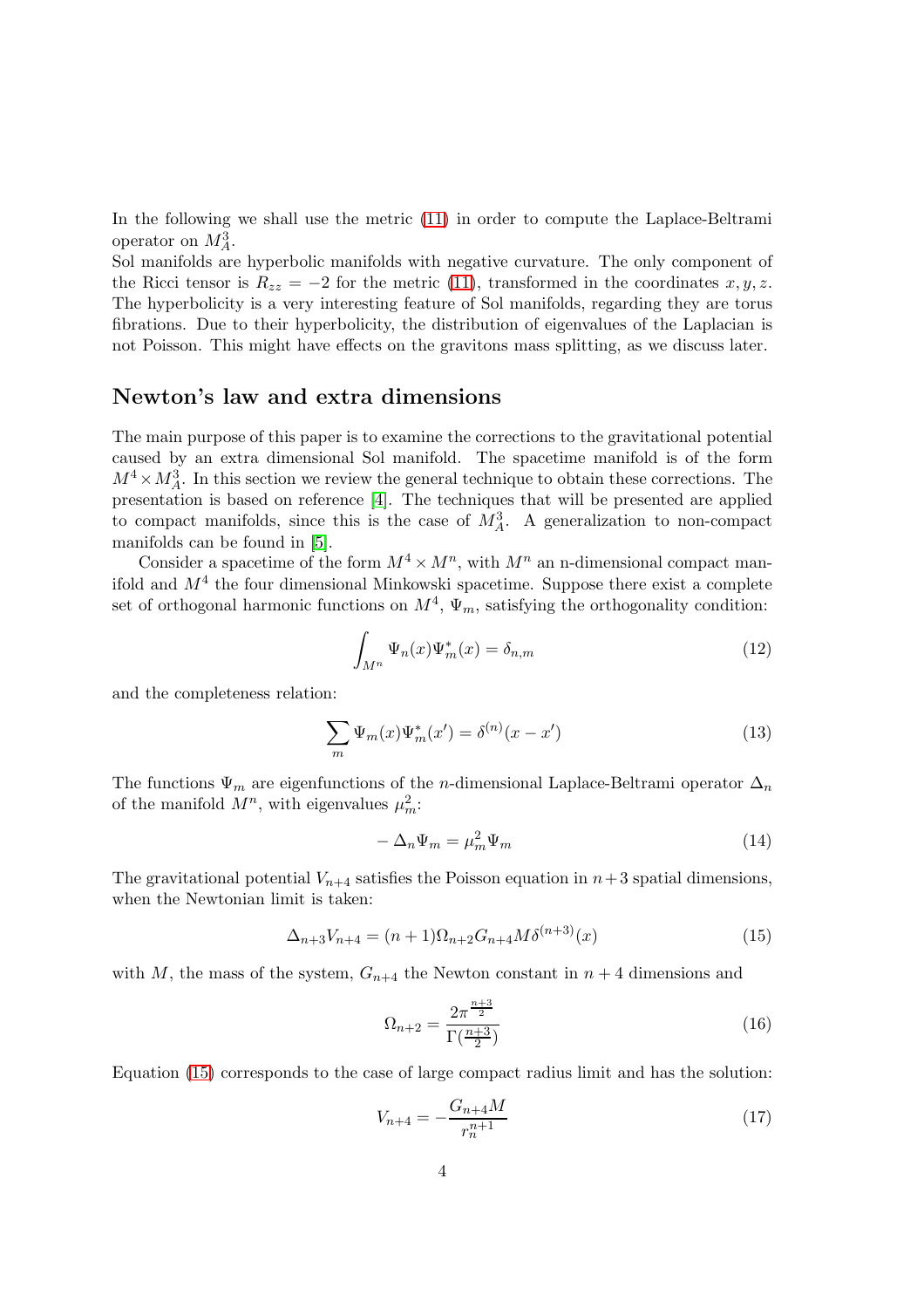In the case of our interest, where the compact dimensions have small lengths, we find the harmonic expansion of  $V_{n+4}$  in terms of the eigenfunctions of the product space  $M^4 \times M^n$ , which reads:

$$
V_{n+4} = \sum_{m} \Phi_m(r) \Psi_m(x) \tag{18}
$$

with r denoting the coordinates of  $M^4$  and x denoting the coordinates of  $M^n$ . Consequently, the  $\Phi_m$  obey:

$$
\Delta_3 \Phi_m - \mu_m^2 \Phi_m = (n+1)\Omega_{n+2} \Psi_m^*(0) G_{n+4} M \delta^3(x)
$$
\n(19)

with solution:

$$
\Phi_m(r) = -\frac{\Omega_n G_{n+4} M \Psi_m^*(0)}{2} \frac{e^{-|\mu_m|r}}{r}
$$
\n(20)

Finally the gravitational potential is written as:

<span id="page-4-0"></span>
$$
V_{n+4} = -\frac{\Omega_n G_{n+4} M}{2r} \sum_m \Psi_m^*(0) \Psi_m(x) e^{-|\mu_m|r}
$$
 (21)

Since all point particles in the four dimensional spacetime have no dependence on the internal compact space  $M^n$ , we can take  $x = 0$  in [\(21\)](#page-4-0) to obtain the four dimensional gravitational potential:

<span id="page-4-1"></span>
$$
V_4 = -\frac{G_4 M}{r} \sum_m \Psi_m^*(0) \Psi_m(0) e^{-|\mu_m| r}
$$
\n(22)

which is valid for large values of r, compared to the lengths of the compact dimensions.

In the above general result of relation [\(22\)](#page-4-1) we shall apply the eigenfunctions and eigenvalues of Sol manifolds. For the eigenvalues we shall take the first two smallest eigenvalues (and their corresponding eigenfunctions) since larger eigenvalues are exponentially suppressed.

### Sol Manifold modification of Newton's Law

In order to compute corrections to the gravitational potential we must solve equation [\(14\)](#page-3-1) for the case of Sol manifold  $M_A^3$ . A much more elaborate analysis of this section can be found in [\[3\]](#page-12-7) We shall use the  $(u, v, z)$  coordinates we introduced previously. The Laplace-Beltrami operator for the manifold  $M_A^3$  is:

$$
\Delta = E e^{2z \ln \lambda} \frac{\partial^2}{\partial u^2} + 2F \frac{\partial^2}{\partial u \partial v} + G e^{-2z \ln \lambda} \frac{\partial^2}{\partial v^2} + \frac{\partial^2}{\partial z^2}
$$
(23)

which stems from the Riemannian metric [\(11\)](#page-2-2). As usual  $E = |e_u|^2$ ,  $F = |e_v|^2$  and  $G = |(e_u, e_v)|$ , where  $e_u$  and  $e_v$  the basis of the  $T^2$  lattice. Thus we must solve

<span id="page-4-2"></span>
$$
-\Delta \psi = E\psi \tag{24}
$$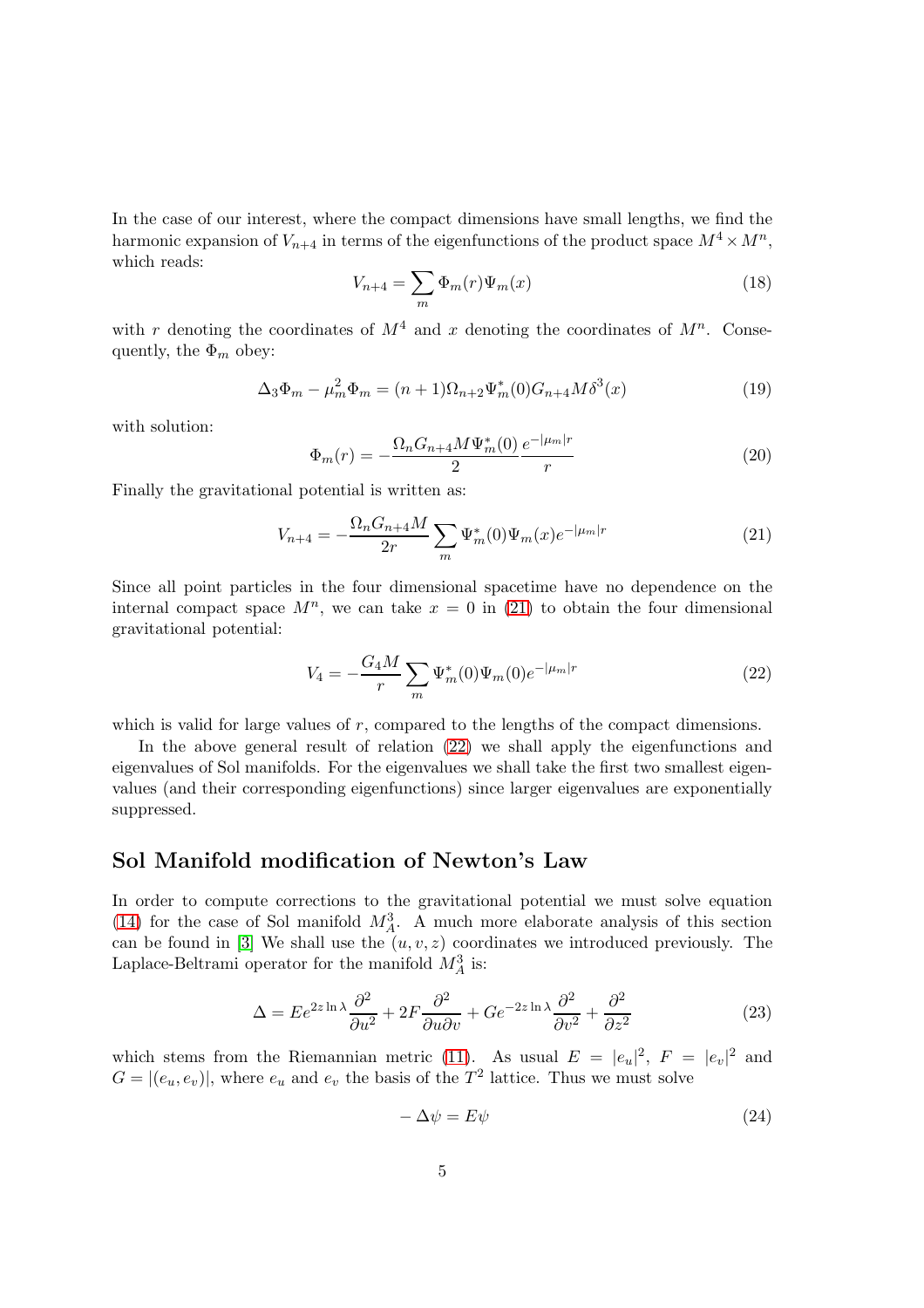Since the coefficients of  $\Delta$  depend on z, the form of the solutions of [\(24\)](#page-4-2) are of the form:

$$
\Psi_{\gamma}(u,v,z) = e^{2\pi i(\gamma,w)}f(z)
$$
\n(25)

where  $\gamma$  is a vector of the dual lattice of  $T^2$  and w is a vector of the  $T^2$  lattice. Let us note that the vector of the dual lattice  $\gamma$  can be written

$$
\gamma = \frac{m}{R}e_u^* + \frac{n}{R}e_v^*
$$
\n<sup>(26)</sup>

with  $e_u^*$  and  $e_u^*$  the vector basis of the dual  $T^2$  lattice. The vector of the  $T^2$  lattice can be written:

$$
w = ue_u + ve_v \tag{27}
$$

The scalar product of w and  $\gamma$  is identified with the usual product between the reciprocal and the Bravais lattice. Now we shall use a proposition of reference [\[3\]](#page-12-7), which says that a function  $\Psi = e^{2\pi i(\gamma, w)} f(z)$  satisfies equation [\(24\)](#page-4-2) if and only if  $f(z)$  satisfies the modified Mathieu equation:

<span id="page-5-0"></span>
$$
\left(-\frac{d^2}{dz^2} + |\nu(\gamma)|\cosh 2\mu(z + \alpha(\gamma))\right) f(z) = \Lambda f(z)
$$
\n(28)

with 
$$
\mu = \ln \lambda
$$
,  $\nu(\gamma) = 8\pi^2 C Q_{A^*}(\gamma)$  and  $\alpha(\gamma) = \frac{\ln\left(\sqrt{\frac{E}{G} \frac{|\langle \gamma, e_u \rangle|}{|\langle \gamma, e_v \rangle|}}\right)}{2\ln \lambda}$ . Also  

$$
C = \frac{1}{\sqrt{D} \text{Vol}(M_A^3) \sin \theta}
$$
(29)

The volume of the Sol manifold,  $Vol(M_A^3)$ , equals the volume of the total bundle space  $T^2 \times S^1$ . In the above D is the discriminant of the matrix A defined in relation [\(7\)](#page-2-3) and  $Q_{A^*}(\gamma)$  is the quadratic form (see [\[3\]](#page-12-7)) corresponding to the matrix  $A^*$  acting to the dual lattice of  $T^2$ , with  $Q_{A^*}(\gamma) = (\gamma, e_u)(\gamma, e_v)(\lambda - \lambda^{-1})$ . The eigenvalues E and  $\Lambda$  are related as follows:

$$
E = \Lambda + \nu(\gamma)\cos\theta\tag{30}
$$

It is proved in reference [\[3\]](#page-12-7) that the functions  $\Psi_{\gamma} = e^{2\pi i(\gamma, w)} f_{\gamma}(z)$  form a complete orthogonal basis on the Sol manifold. Also it is found that the spectrum of the Laplace-Beltrami operator consists of two parts:

- The trivial part, with eigenvalues  $E_k = \frac{4\pi^2 k^2}{R^2}$ , corresponding to  $\gamma = 0$  in the dual lattice and to eigenfunctions  $e^{i2\pi kz/R}$ ,  $k = 0, 1, ...$
- The non-trivial part with eigenvalues  $E_{k,|\gamma|} = \Lambda_k(\nu[\gamma]) + \nu([\gamma]) \cos \theta$  and eigenfunctions the solutions of [\(28\)](#page-5-0).

In order to compute corrections to the gravitational potential due to Sol structure of extra dimensions, we must compute the first eigenvalues and eigenfunctions. We shall use the most interesting case which is when  $Vol(M_A^3)$  sin  $\theta$  is large (or equivalently  $\nu \to 0$ ). Bear in mind that this term contains the compactification radius of the extra dimensions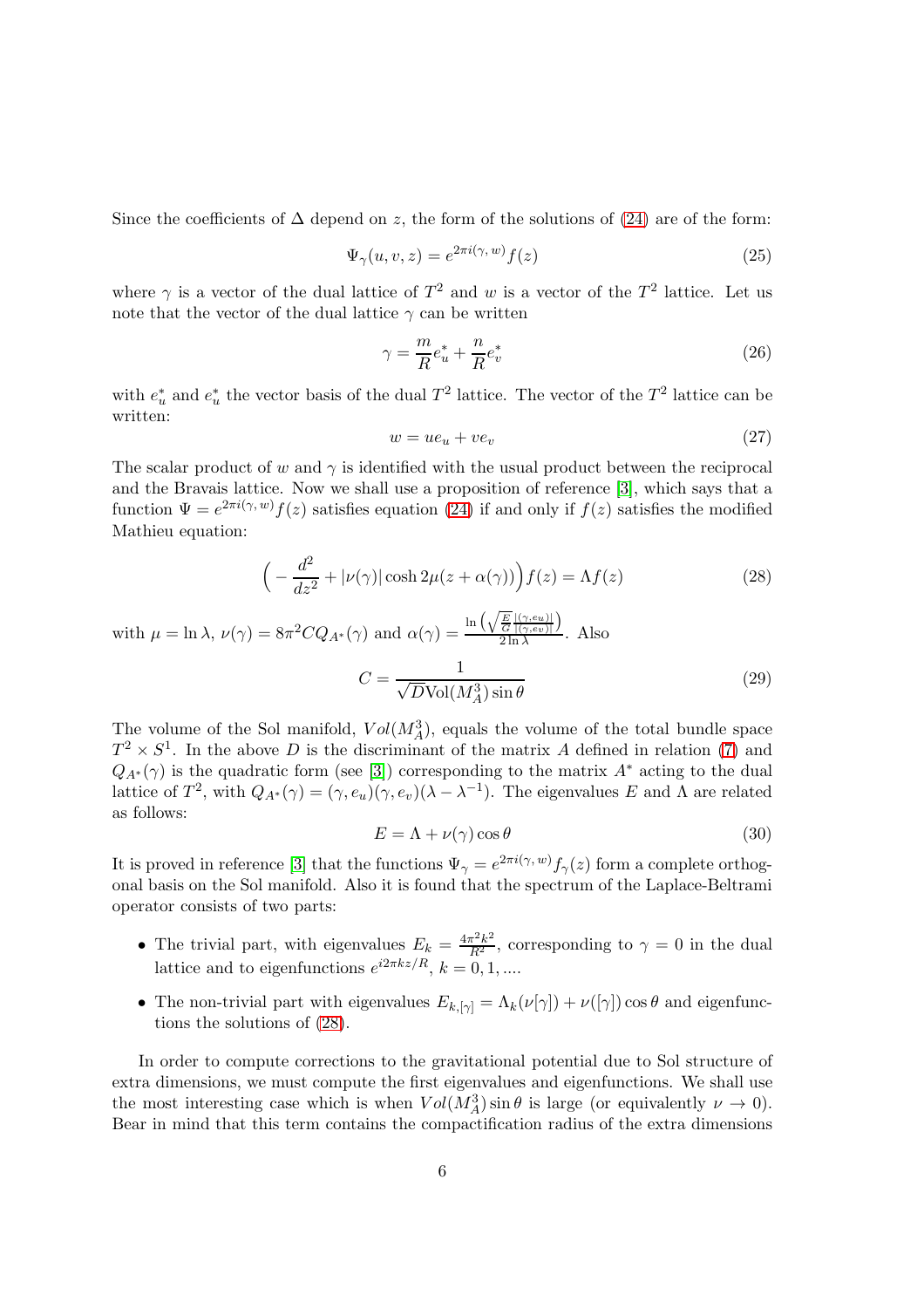(we must state that the radii of all extra dimensions shall be considered equal) and the deformation of the lattice in terms of  $\theta$ . Following [\[3\]](#page-12-7) when  $Vol(M_A^3) \sin \theta$  becomes large,  $\nu(\gamma)$  becomes small. In that limit the eigenvalues of the Laplace-Beltrami operator, stemming from the non-trivial part, are  $E_k = \Lambda_k$ , with  $\Lambda_k$  the eigenvalues of the modified Mathieu operator,

<span id="page-6-0"></span>
$$
M = -\frac{d^2}{dz^2} + |\nu(\gamma)| \cosh 2\mu z \tag{31}
$$

We order the first eigenvalues as  $E_0 = 0 \le E_1 \le E_2 \le ...$  We shall use the first two, since the corrections to the gravitational potential fall exponentially at the eigenvalues grow larger. Thus the first two are  $E_0 = 0$  and  $E_1$ , which asymptotically reads:

<span id="page-6-1"></span>
$$
E_1 \sim \frac{(\ln \lambda)^2 \pi^2}{(\ln C)^2} \tag{32}
$$

with  $C$  as before:

<span id="page-6-2"></span>
$$
C = \frac{1}{\sqrt{D}\text{Vol}(M_A^3)\sin\theta} \tag{33}
$$

The eigenfunctions corresponding to the Mathieu operator [\(31\)](#page-6-0) are in general,

$$
f_m(z) = \sum_{k=0}^{\infty} A_{2k}^{2m} \cosh[2kz]
$$
 (34)

with 'm' counting the eigenvalues,  $m = 0$  corresponds to  $E_0$  e.t.c.

Now we are ready to compute the modifications to the gravitational potential coming from the first two eigenvalues of the Laplace operator on Sol manifolds. Thus we substitute  $E_0$  and  $E_1$  in relation [\(22\)](#page-4-1) with  $|\mu_0| = \sqrt{E_0}$  and  $|\mu_1| = \sqrt{E_1}$ . Also we substitute the eigenfunctions for the Sol manifold, thus:

$$
\Psi_m(0) = \sum_{k=0}^{\infty} A_{2k}^{2m} \tag{35}
$$

The asymptotic behavior of the coefficients  $A_{2k}^{2m}$  for  $\nu \to 0$  (which is the most interesting case and we shall dwell on it) is really simple [\[9\]](#page-12-8). It turns out that the terms of the form  $A_m^{(m)}$  tend to 1, while terms of the form  $A_m^{(k)}$ , with  $m \neq k$  tend to zero. Thus the gravitational potential of relation [\(22\)](#page-4-1) becomes:

$$
V_4 = -\frac{G_4 M}{r} \sum_{m} \sum_{k=0}^{\infty} A_{2k}^{2m} A_{2k}^{2m} e^{-|\mu_m| r}
$$
 (36)

So for the first two eigenvalues we have

$$
V_4 = -\frac{G_4 M}{r} \left( A_0^0 A_0^0 e^{-|E_0|r} + A_2^2 A_2^2 e^{-|E_1|r} \right) \tag{37}
$$

or (using the asymptotic behavior for the coefficients  $A_m^{(m)}$ ):

$$
V_4 = -\frac{G_4 M}{r} \left( e^{-\sqrt{E_0}r} + e^{-\sqrt{E_1}r} \right)
$$
 (38)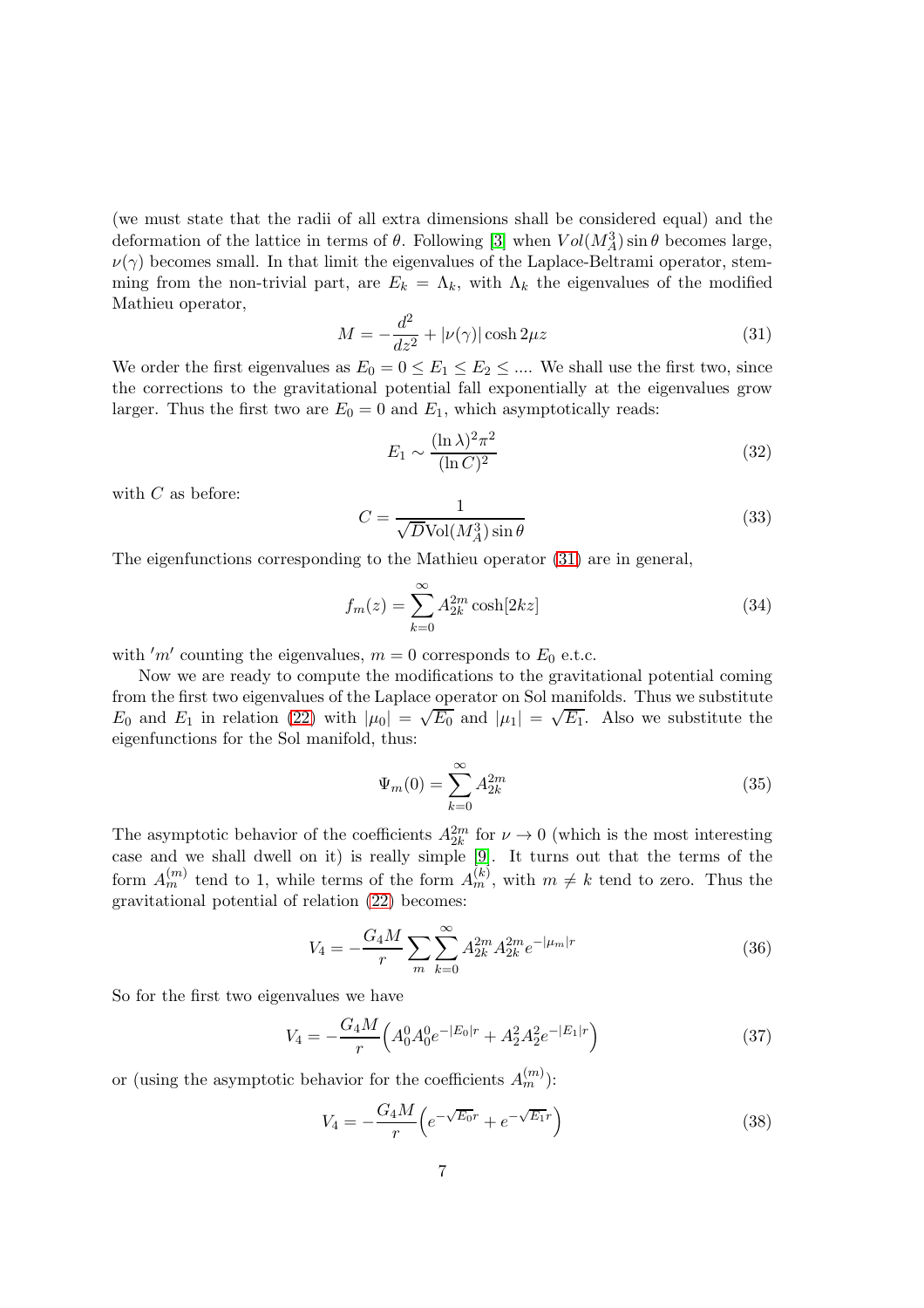Since  $E_0 = 0$  and using relations [\(32\)](#page-6-1) and [\(33\)](#page-6-2) we obtain finally:

$$
V_4 \sim -\frac{G_4 M}{r} \left( 1 + e^{-\left| \frac{(\ln \lambda)\pi}{(\ln C)} \right| r} \right) \tag{39}
$$

In the relation above it is clear that the Sol manifold correction to the Newton's law gravitational potential depends on the compactification radii of the extra dimensions R, the angle  $\theta$  of the vectors  $e_u$  and  $e_v$  and on the eigenvalues of the hyperbolic gluing map A. In the next section we shall investigate the parameter space of the corrections found (which is very rich) and we shall compare it with the  $T^3$  manifold corrections, to see how much different these are.

# Analysis of the parameter space and comparison with the  $T^3$ corrections

The parameter space of the Sol correction to the gravitational potential is very rich. Let us examine first the dependence of the Sol correction range  $e^{-\mu_m r}$  on the parameters  $\theta$  and n. In Figure [\(6\)](#page-13-0) we plot the dependence for the compactification radius value  $R = 0.05$  mm (smaller than the current experimental bound  $r = 0.2mm$ ) and for  $r = 0.1mm$ , while in Figure [\(7\)](#page-13-1) and [\(8\)](#page-14-0) the values of R are  $0.1 \, mm$  and  $0.2 \, mm$  respectively. We tried to check the plots near the experimental bound for extra dimensions. It seems that the Sol structure gives very large corrections to gravity if the compactification radius is very small (of order  $R \sim 10^{-6}$  and smaller). We shall study the interesting cases which have compactification radius around  $R \sim 0.2 \, \text{mm}$ . Also we shall check out the behaviour of the range of the corrections around  $R \sim 10^{-8}m$  which is the expected scale that three extra dimensional spaces should have. Looking in Figures [\(6\)](#page-13-0), [\(7\)](#page-13-1), and [\(8\)](#page-14-0), we can see that the last two have similar dependence. It seems that for large values of  $n$  ( $> 200$ ) and for  $\theta > 0.3$ , the corrections are very small. In the other two graphs when  $n > 300$ and for small values of  $\theta$ , the corrections are small. In the following we shall investigate some interesting cases stemming from the above three. To have a clear picture we shall compare the range of Sol manifolds with the range of the  $T<sup>3</sup>$  torus corrections.

In Figure [\(9\)](#page-14-1) we plot the range of the  $T^3$  corrections as a function of r with  $R = 0.05mm$ and  $\theta = \pi/3$  and in Figure [\(10\)](#page-14-2) the corresponding dependence for the Sol manifold case. As expected from Figure [\(6\)](#page-13-0), the term  $e^{-\mu_m r}$  is very big compared to  $e^{-r/R}$ , for small  $n (\sim 5)$ . As n grows the term becomes smaller and smaller. Figure [\(10\)](#page-14-2) corresponds to  $n = 250$ . As n grows, the range of Sol-corrections becomes comparable and after a value of n, smaller compared to the  $T^3$  corrections. The small  $\theta$  case is similar. Concluding the above investigation we could say that the Sol range values are big for the above case in which the corresponding torus range values were small.

The case with  $R = 0.2$  mm is very interesting. As we can see in Figure [\(3\)](#page-10-0) the range of Sol corrections can vary significantly depending on the value that  $n$  takes. Compared to the corresponding 3-Torus range, Sol corrections can be much larger (for small  $n$ ) and comparable (for  $n > 450$ ) but never smaller even for very large n.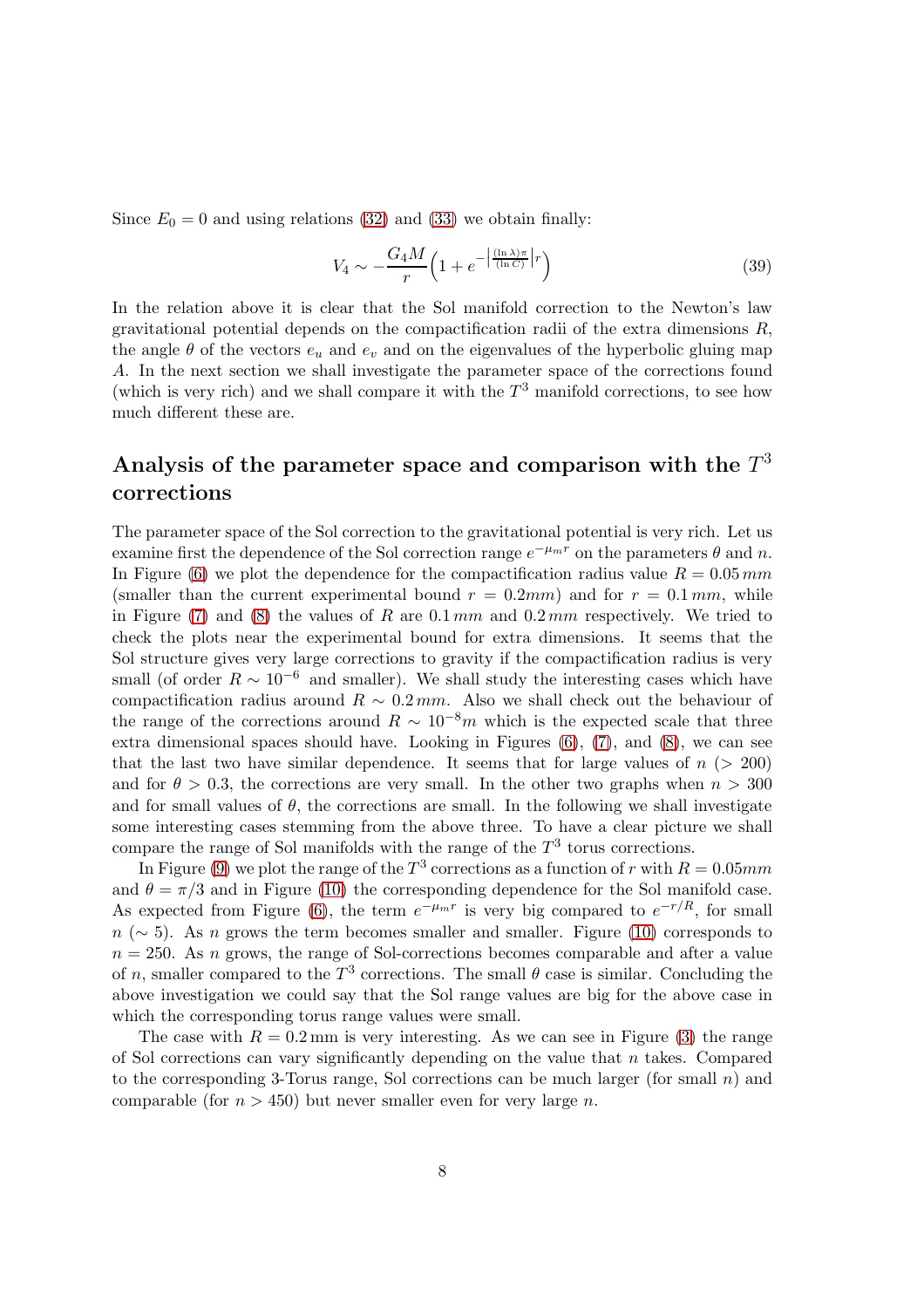Another result is that general Sol corrections can exist for compactification radii and at distances for which the corresponding  $T^3$  torus range values are very large (and consequently not experimentally preferable).

# Discussion

In extra dimensional models, gravity behaves exactly as in four dimensional models when long distances are considered. When however we are close at the scale of the extra dimensions, the potential changes and we expect macroscopical changes in the strength and range of the gravitational force. This is expressed by the relation

<span id="page-8-0"></span>
$$
M_{Pl}^2 = M_*^{n+2} (2\pi R)^n \tag{40}
$$

Depending on the topology and geometry of the extra dimensions, the corrections may vary.

There exist several bounds constraining the size and number of extra dimensions. For gravitational corrections the strongest constraint comes from the Eöt-Wash experiment. The results show consistency with Newtonian gravity down to 200 microns [\[10\]](#page-12-9).

In the ADD model the scale  $M_*$  is taken to be 1 TeV. For this value we obtain the following sizes for extra dimensions with the same radius  $R$ :

| number of extra dimensions | R(m)           |
|----------------------------|----------------|
| $n=1$                      | $\sim 10^{12}$ |
| $n=2$                      | $\sim 10^{-}$  |
| $n=3$                      | $\sim$ 10      |



<span id="page-8-1"></span>Figure 1: r-dependence of the range of  $T^3$  and Sol corrections for  $R = 10 \, nm$ 

The case of one extra dimension with quantum gravity scale ∼1 TeV is ruled out by solar system experiments. Also two extra dimensions are ruled out since for  $M_*=1$  TeV the experiments have tested Newton's force down to 200 microns.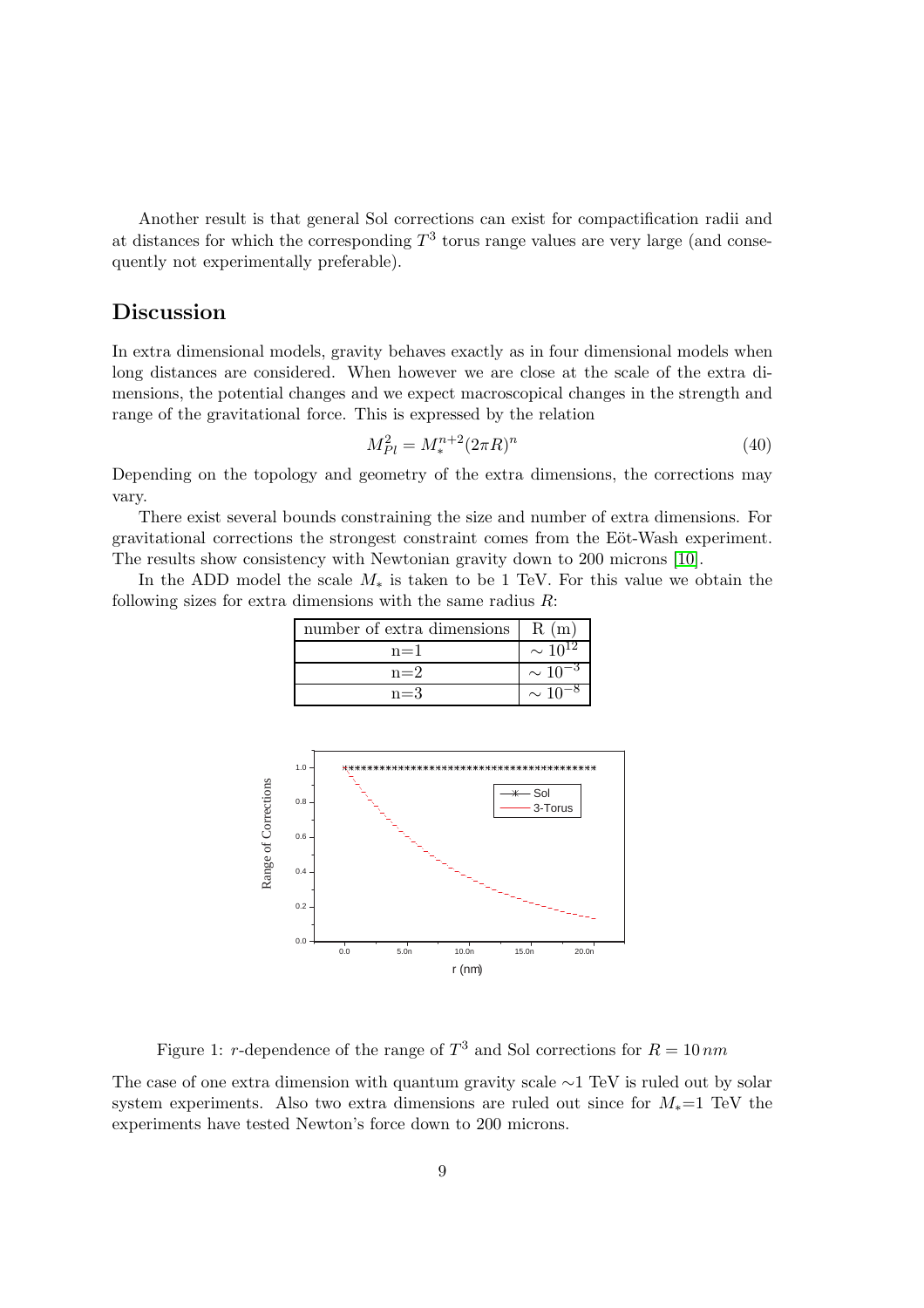The ADD  $n = 3$  case is not excluded yet with  $M_* = 1$  TeV.

Bounds on extra dimensions are posed when gravitons are taken into account. Gravitons would be copiously produced in colliders unless  $M_*=1$  TeV for  $n=3$ . There exist stronger bounds when light gravitons are taken into account. These are emitted from supernovae and the astrophysical bounds for three extra dimensions on  $M_*$ =1 TeV are of the order TeV [\[11\]](#page-12-10).

In the case of Sol manifolds the same arguments hold and also, due to the toroidal fibration, equation [\(40\)](#page-8-0) is valid (the only difference might be in some graviton crosssections because the distribution of eigenvalues of the Laplacian on Sol manifolds is such that leads to non-constant mass splitting. In fact the eigenvalue distribution is not Poisson, as for most toric topologies happens. This will be studied elsewhere). Sol space is three dimensional. Taking into account that the experimental and theoretical bound is  $R =$ 10 nm, we compare the range of the three torus corrections and the range of Sol manifolds corrections. In Figure [\(1\)](#page-8-1) we plot the range of the two manifolds. As we can see, the



<span id="page-9-0"></span>Figure 2: r-dependence of the range of  $T^3$  corrections for  $R = 10 \, nm$  and  $r \sim 10^{-6}$ m

range of the Sol corrections is significantly larger from the three torus corrections. Also the range of the  $T<sup>3</sup>$  corrections drop much faster compared to the Sol case. This is very interesting phenomenologically. In the Sol case, the values of the corrections are too close one to each other and in Figure [\(1\)](#page-8-1) appears as a straight line (but it is not). In addition we found that the values of n (the parameter appearing in the  $SL(2, Z)$  matrix) and of  $\theta$ , do not seem to modify the results significantly, for  $R \sim 10^{-8}$  m. The last is to be contrasted with the case  $R \sim 0.2$  mm as can be seen in Figure [\(3\)](#page-10-0). As we can see the *n* value modifies significantly the range of Sol corrections when  $R \sim 0.2$  mm. For large  $n (\sim 450)$  the Sol corrections are comparable to the 3-torus corrections while for small  $n$  the range of Sol corrections grow larger and larger. Let us return to the case  $R \sim 10^{-8}$  m and see how the modifications behave down to the  $200 \,\mu m$  (0.2 mm). We found that in the 3-torus case, the range of the corrections becomes extremely small for distances  $r \sim 10^{-6}$ m and smaller, while the Sol corrections for  $r \sim 10^{-6}$ m still remain significantly larger compared to the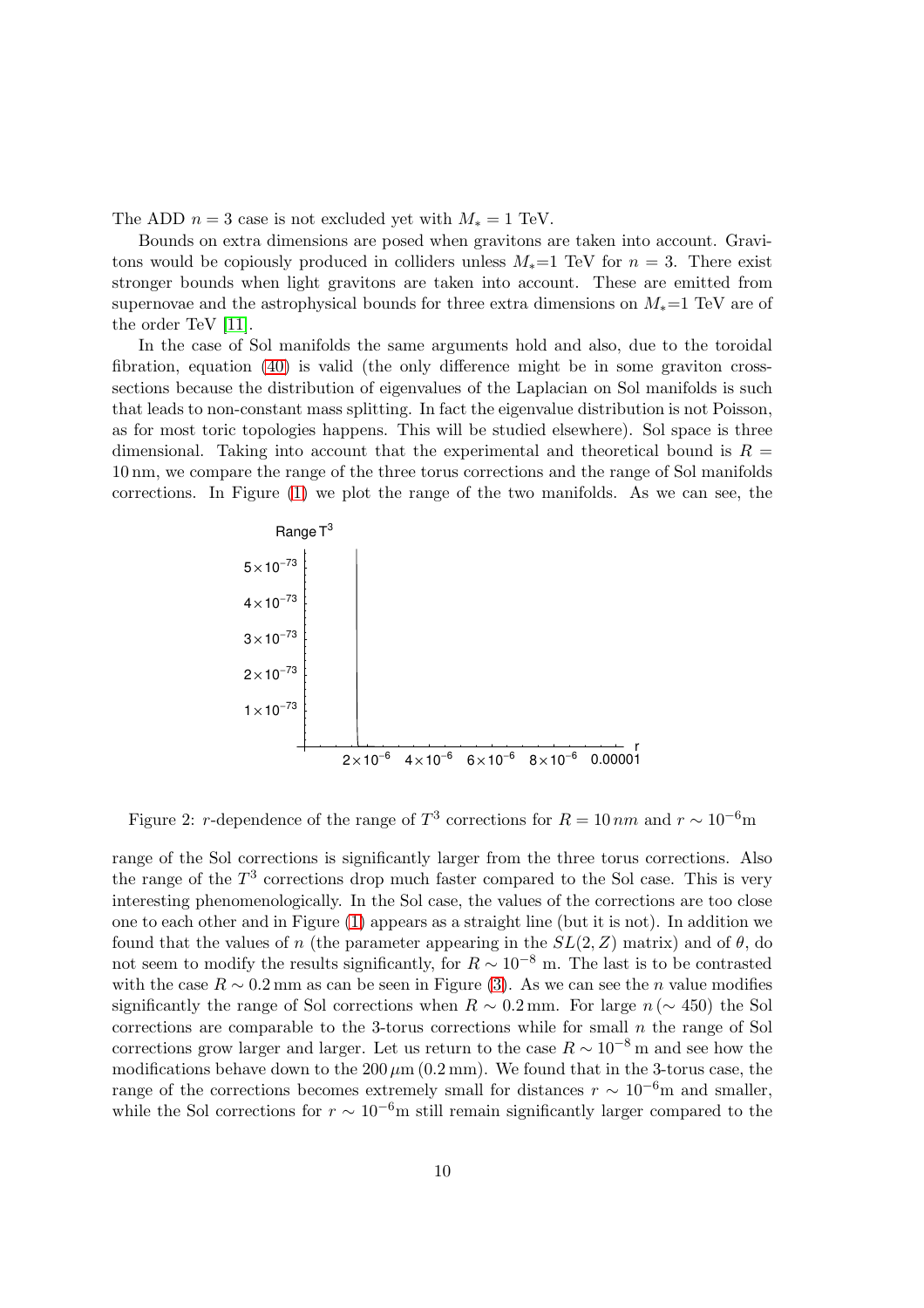

<span id="page-10-0"></span>Figure 3: Comparison of the r-dependence of the range of  $T^3$  and Sol corrections for  $R = 0.2$  mm for various n, and  $\theta = \pi/3$ 



<span id="page-10-1"></span>Figure 4: r-dependence of the range of Sol corrections for  $R = 10 \, nm$  and  $r \sim 10^{-6}$ m

torus case, as can be seen in Figures [\(2\)](#page-9-0) and [\(4\)](#page-10-1). In the case of Sol corrections we can see that around  $10^{-4}$  m and lower, the corrections become small as can be seen in Figure [\(5\)](#page-11-0) (although the range still remains significantly larger compared to the 3-Torus case).

A more complete investigation for small R would require a numerical calculation of the eigenvalues of the Sol manifold Laplace-Beltrami operator. There exists an algorithm that calculates numerically the eigenvalues of three dimensional manifolds and can be found in [\[13\]](#page-12-11) and references therein.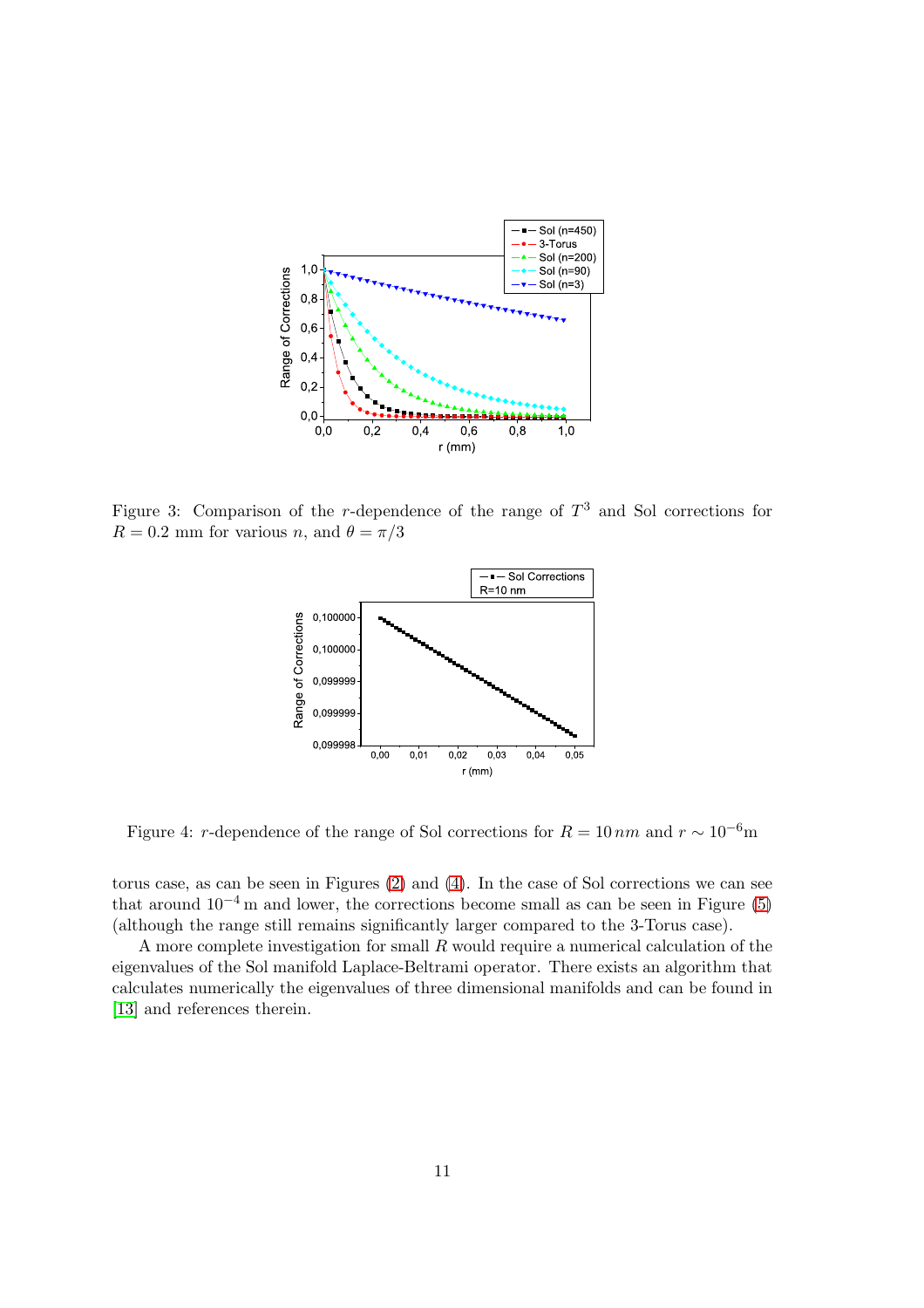

<span id="page-11-0"></span>Figure 5: r-dependence of the range of Sol corrections for  $R = 10 \, nm$  and  $r \sim 10^{-4}$ m

# Conclusions

In this letter we studied the corrections to the gravitational potential caused by an Sol manifold extra dimensional compact space. Specifically we used the first two eigenvalues of the Laplace-Beltrami operator on the Sol manifold which showed us that the Yukawa type modifications are affected by the parameters  $n, \theta$  and  $R$ , where R the compactification radius and  $\theta$  the angle between the basis vectors of the  $T^2$  lattice. The parameter n is connected with the matrix  $A \in SL(2, Z)$ , which is hyperbolic and defines the gluing of the torus fibers. After investigating the parameter space we found interesting results, mainly concluding that the range of Sol structure corrections can be similar to the  $T^3$  torus results and (more interestingly) can be very different to the  $T<sup>3</sup>$  results depending to the values of the parameters. This is valuable phenomenologically as can be seen in the previous sections.

Also let us discuss the fact that for Sol manifolds, when  $R$  is small, the range of the corrections is large compared with the 3-torus case. This must have to do with the intrinsic hyperbolicity of Sol manifolds. This intrinsic hyperbolicity has effect on the eigenvalues and their distribution. Due to this if we wish to take the limit  $R \to \infty$  we must be very careful. In the limit  $R \to \infty$  the eigenvalues grow smaller and smaller much more faster than in the 3-torus case. Thus roughly we could say that Newton's law is recovered. However for large  $R$  we must take into account the eigenvalues we disregarded since we still work in a compact space but  $R$  is not small anymore. Some eigenvalues of Sol (not trivial to be found) can be found in Ref.[\[3\]](#page-12-7).

As a final remark let us note that the values of the range of the Sol corrections remain very large compared to the 3-Torus ones (almost flat even at  $R \sim 0.2$ mm !). This happens even near the experimental limits 0.2 mm. At first this may appear very strange but the study involved only the range of the corrections, so the large range values might be interesting feature since the range is divided by the distance r. Thus in some cases the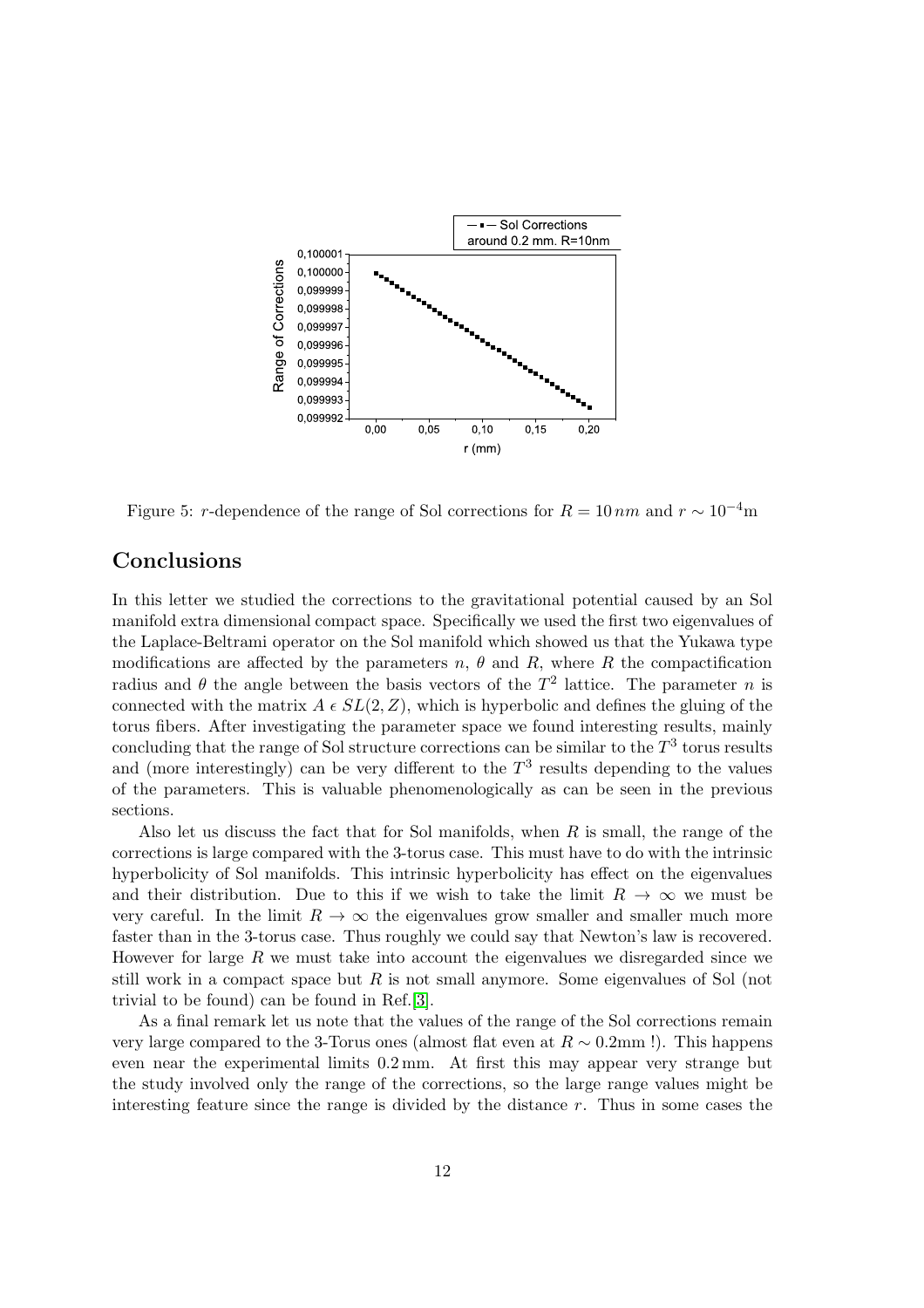corrections might be measurable. However extra care must be taken when  $R$  is small, as we mentioned previously.

Finally we left unanswered two issues, the graviton production and how do we distinguish Sol manifolds corrections from other corrections (the last due to the rich parameter space of Sol manifolds). We hope we address these in the future.

# Acknowledgements

V.O would like to thank Alex Kehagias for reading the manuscript and for valuable comments and prospective extensions of the above he gave. Also would like to thank both the referees for invaluable comments and suggestions that improved significantly the quality of the paper.

# <span id="page-12-0"></span>References

- [1] I. Antoniadis, N. Arkani-Hamed, S. Dimopoulos, G. R. Dvali, Phys. Lett. B436, 257 (1998)
- <span id="page-12-3"></span>[2] W. P. Thurston, Three-Dimensional geometry and Topology Vol.1, Princeton University Press (1997)
- <span id="page-12-7"></span><span id="page-12-1"></span>[3] A. V. Bolsinov, H. R. Dullin, A. P. Veselov, Commun. Math. Phys. 264, 583 (2006)
- <span id="page-12-6"></span>[4] A. Kehagias, K. Sfetsos, Phys. Lett. B472, 39 (2000)
- <span id="page-12-4"></span>[5] A. Kehagias, J. G. Russo, JHEP, 0007, 027 (2000)
- <span id="page-12-2"></span>[6] M. Tanimoto, Class. Quant. Grav. 18:479, (2001)
- <span id="page-12-5"></span>[7] E. G. Floratos, G. K. Leontaris, Phys. Lett. B465, 95 (1999)
- <span id="page-12-8"></span>[8] H. Kodama, Prog. Theor. Phys. 99, 173 (1998)
- <span id="page-12-9"></span>[9] N. W. MacLachlan, Theory and Applications of Mathieu Functions, Dover (1964)
- [10] C. D. Hoyle, D. J. Kapner, B. R. Heckel, E. G. Adelberger, J. H. Gundlach, U. Schmidt, H. E. Swanson, Phys. Rev. D70, 042004 (2004)
- <span id="page-12-10"></span>[11] S. Cullen, C. Grojean, L. Pilo, J. Terning, Phys. Rev. Lett. 83, 268 (1999)
- [12] Graham. D. Kribs, Tasi 2004 Lectures on the Phenomenology of Extra Dimensions, [hep-ph/0605325](http://arxiv.org/abs/hep-ph/0605325)
- <span id="page-12-11"></span>[13] N. J. Cornish, D. N. Spergel, [math.DG/9906017](http://arxiv.org/abs/math/9906017)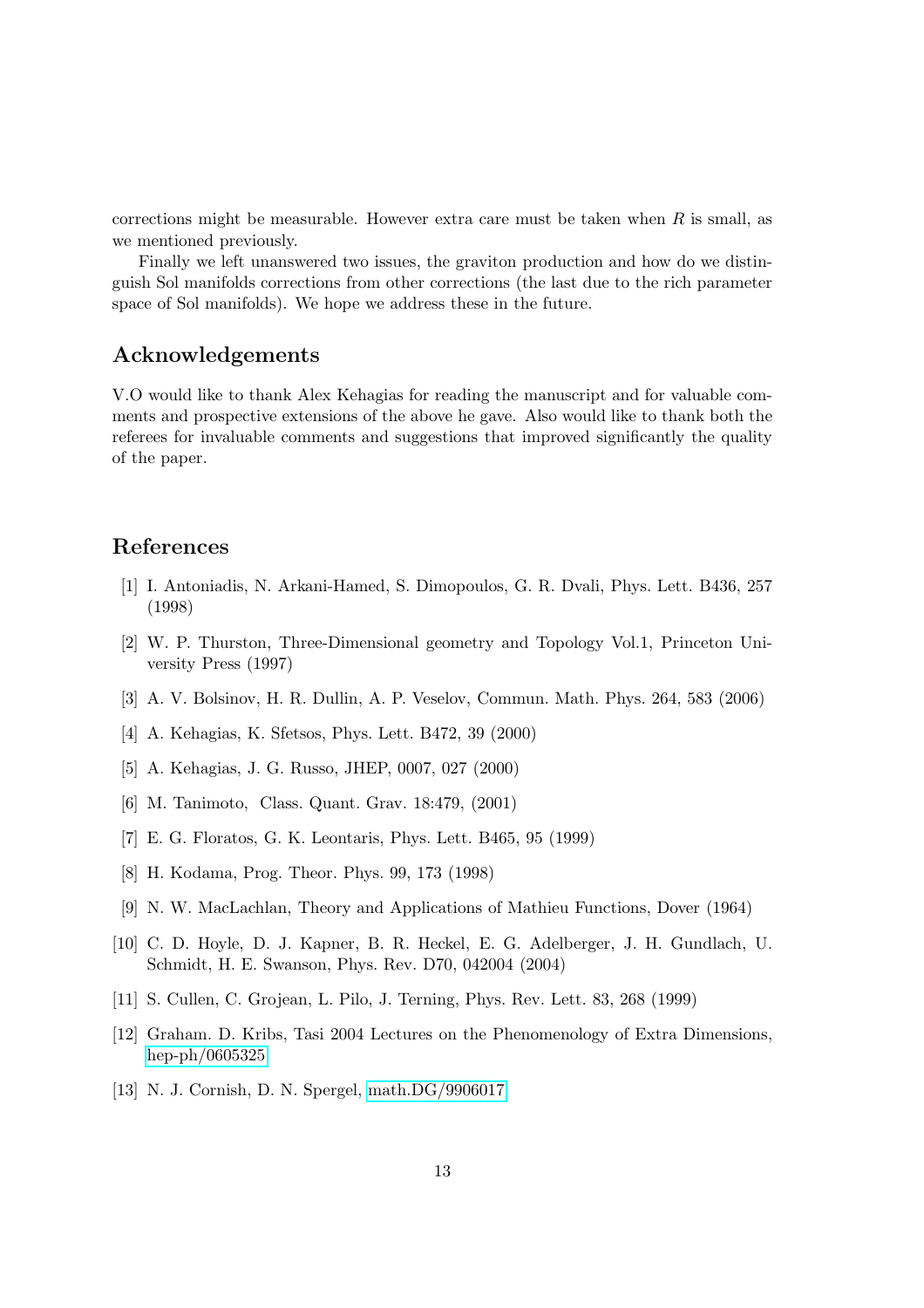

<span id="page-13-0"></span>Figure 6: Dependence of the range  $e^{-\mu_m r}$  of Sol corrections on  $\theta$  and n with  $r = 0.1 \, mm$ ,  $R=0.05\,mm$ 



<span id="page-13-1"></span>Figure 7: Dependence of the range  $e^{-\mu_m r}$  of Sol corrections on  $\theta$  and n with  $r = 0.1 \, mm$ ,  $R=0.1\,mm$